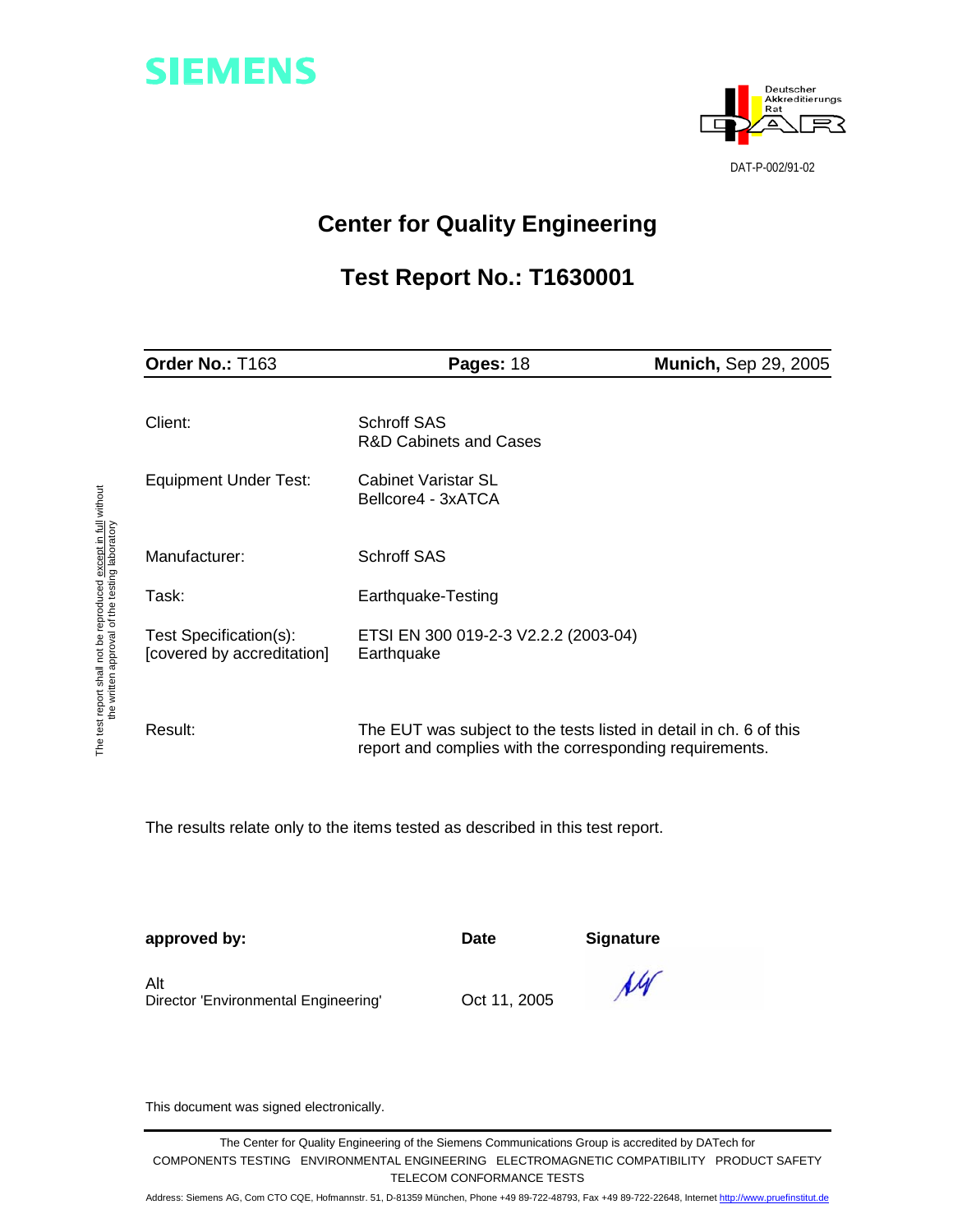## **CONTENTS**

# **LIST OF PHOTOS**

| Pic. 2 |               |                                                                      |  |
|--------|---------------|----------------------------------------------------------------------|--|
| Pic.3  |               |                                                                      |  |
| Pic. 4 |               | Mounting of EUT X-Axis (Vibration Response Investigation) Example 10 |  |
| Pic. 5 |               |                                                                      |  |
| Pic. 6 |               |                                                                      |  |
|        | <b>Pic. 7</b> |                                                                      |  |

## **LIST OF FIGURES**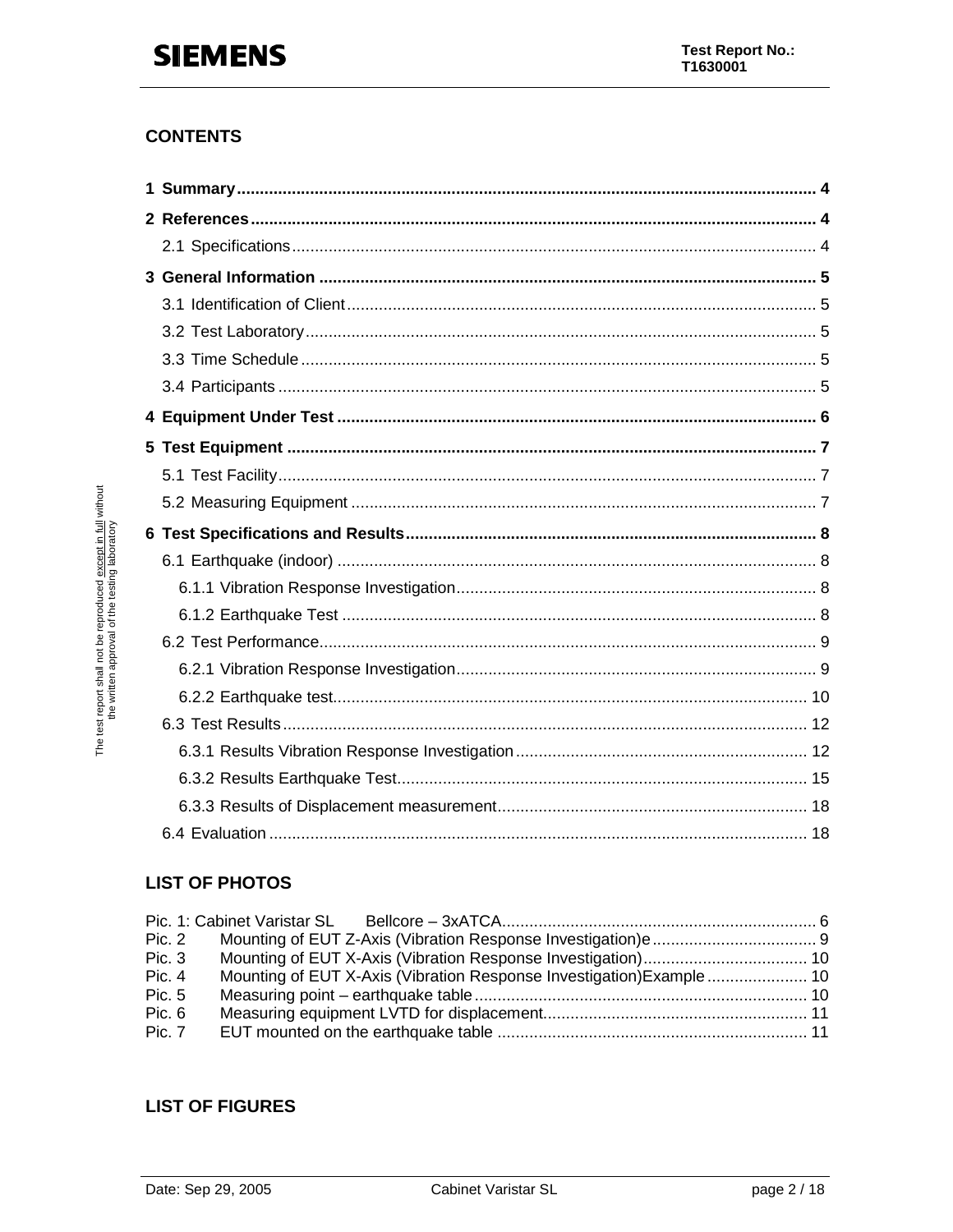## **LIST OF TABLES**

|--|--|--|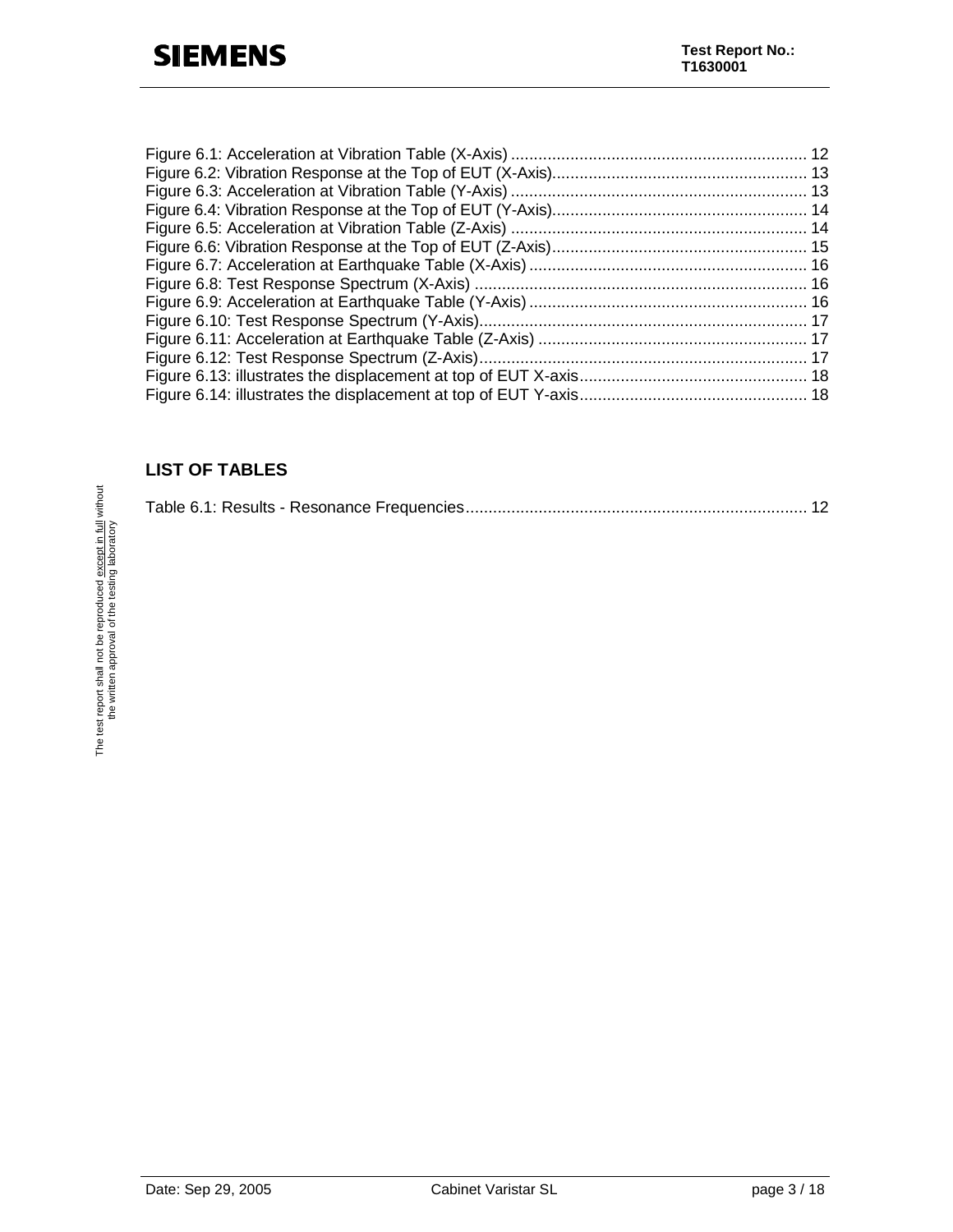# **1 Summary**

Testing was performed to determine if the EUT meets the requirements of

ETSI EN 300 019-2-3 V2.2.2 (2003-04) **Earthquake** 

The table below contains a detailed list of tests performed.

| Requirement acc. to ETSI 300 019 |        | <b>Criteria</b><br>met<br>(ves/no) | Remark |
|----------------------------------|--------|------------------------------------|--------|
| Earthquake                       | indoor |                                    |        |

# **2 References**

### **2.1 Specifications**

[1] **ETSI EN 300 019-2-3 V2.2.2 (2003-04)**  Environmental Engineering (EE); Environmental conditions and environmental tests for telecommunications equipment;

Part 2-3: Specification of environmental tests; Stationary use at weatherprotected locations

#### [2] **IEC 60068-2-57 : 1999-11**  Environmental testing Part 2-57: Tests , Test Ff: Vibration –Time-history method

#### [3] **IEC 60068-2-6 : 1995-03**  Environmental testing Part 2 : Tests , Test Fc: Vibration (sinusoidal)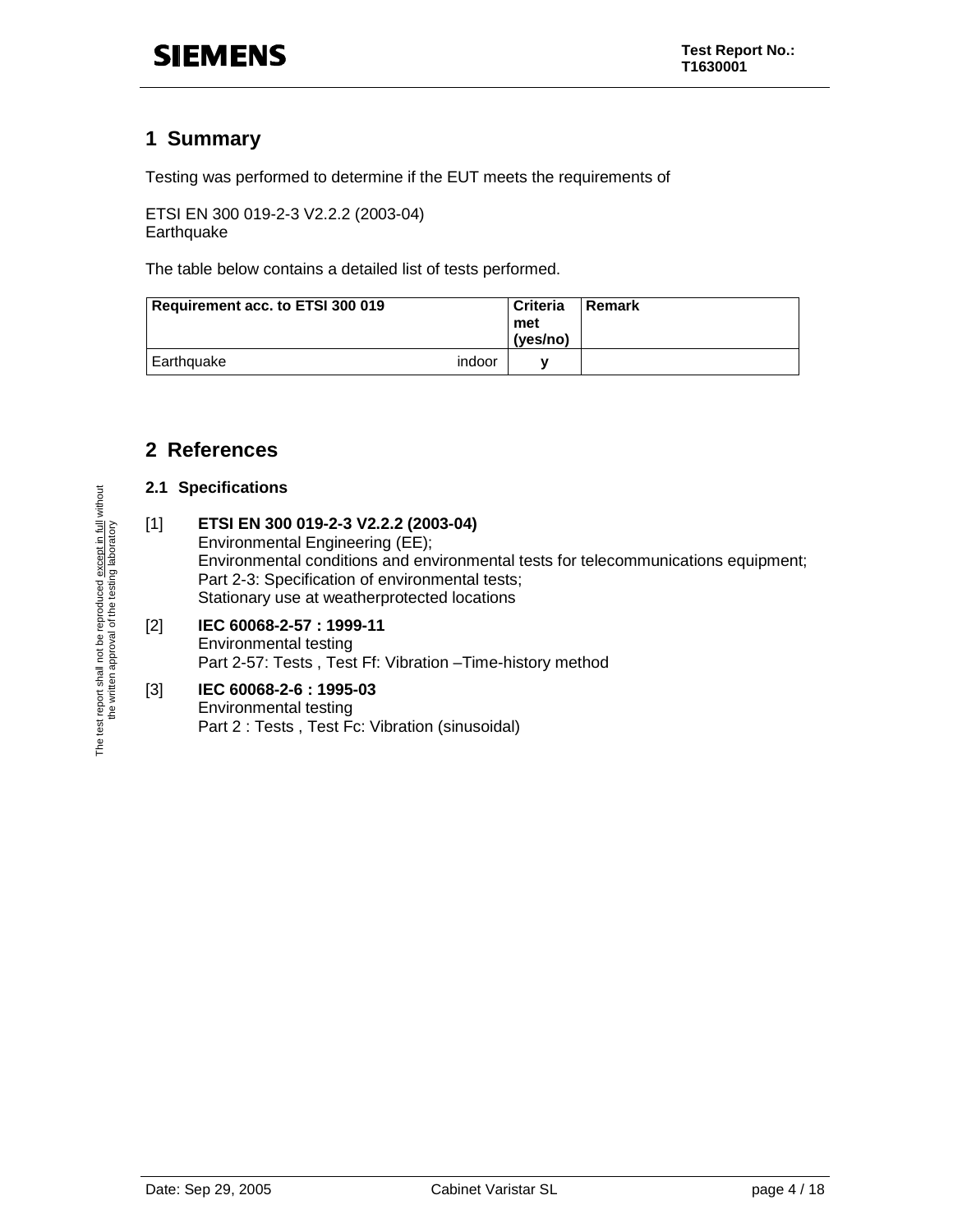# **3 General Information**

### **3.1 Identification of Client**

Schroff SAS R&D Cabinets and Cases Z.I.-4.Rue du Marais F-67660 Betschdorf Jacques Fischer

### **3.2 Test Laboratory**

Center for Quality Engineering Siemens AG Hofmannstraße 51 81359 München

### **3.3 Time Schedule**

| Delivery of EUT: | Sep 15, 2005 |
|------------------|--------------|
| Start of test:   | Sep 16, 2005 |
| End of test:     | Sep 16, 2005 |

### **3.4 Participants**

| <b>Name</b>     | <b>Function</b>    | <b>Phone</b>       | E-Mail                     |
|-----------------|--------------------|--------------------|----------------------------|
| Alfred Knier    | Accredited testing | +49 89 722-48726   | alfred.knier@siemens.com   |
| Jacques Fischer | Client             | 0033 3 88 90 65 09 | Jacques_Fischer@schroff.fr |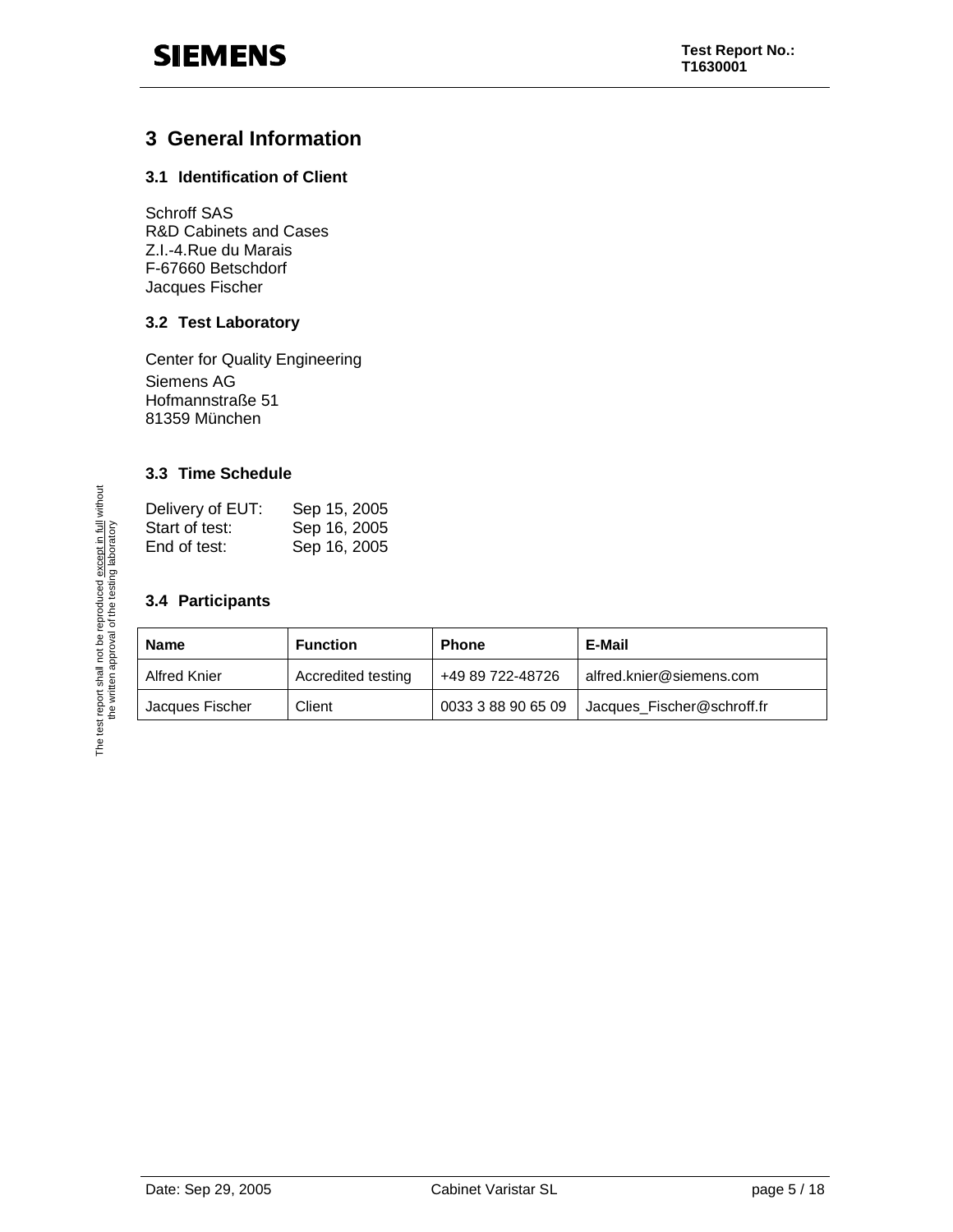# **4 Equipment Under Test**

Cabinet Varistar SL Bellcore - 3xATCA

Completed with 3 ATCA-shelfs as dummy weights

Weight: 444Kg



The test report shall not be reproduced <u>except in full</u> without<br>the written approval of the testing laboratory The test report shall not be reproduced except in full without the written approval of the testing laboratory

Pic. 1: Cabinet Varistar SL Bellcore - 3xATCA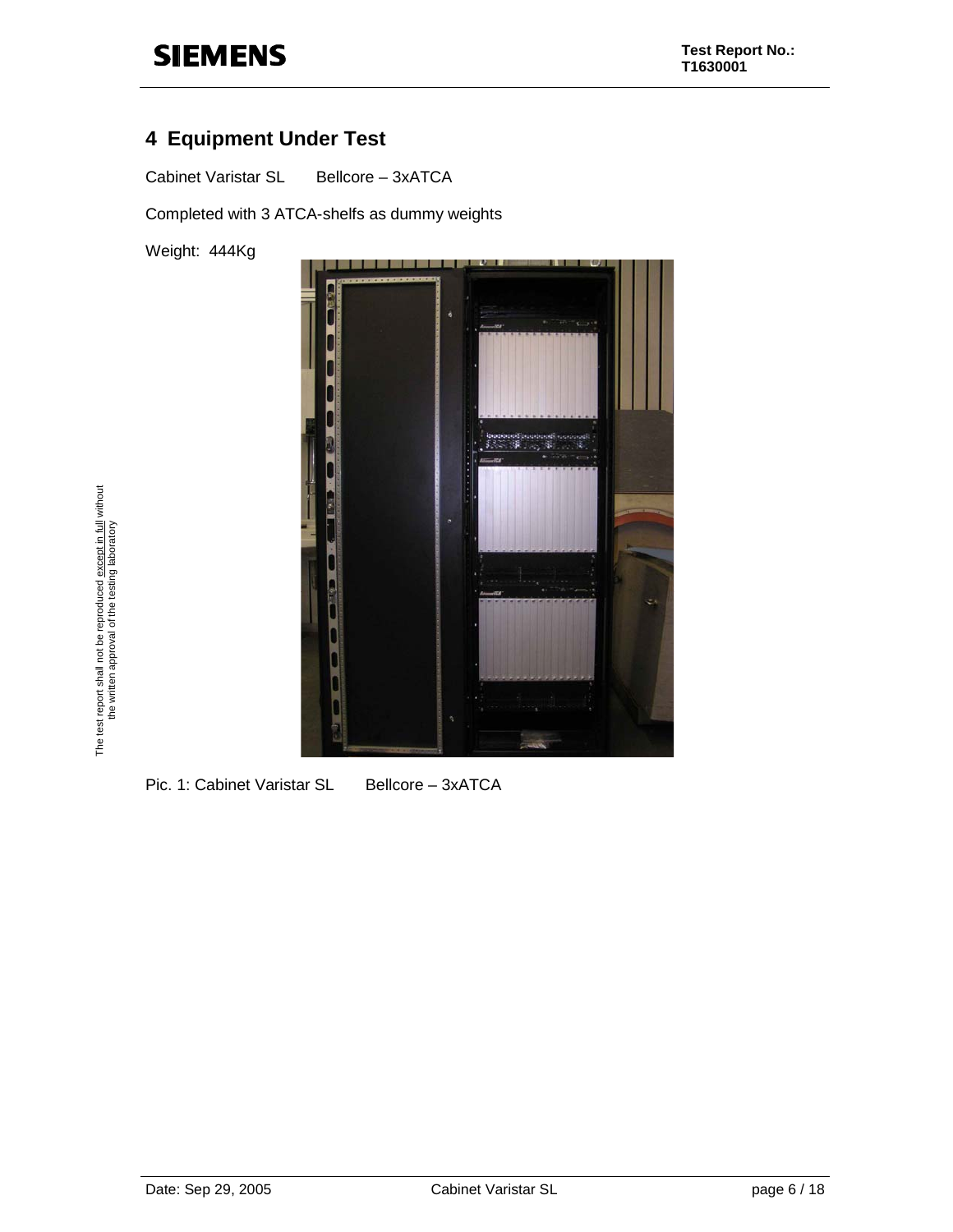# **5 Test Equipment**

### **5.1 Test Facility**

The measurements were carried out in the Center for Quality Engineering: Siemens AG, Department Com CTO CQE 31, Hofmannstraße 50, 81359 München, Germany.

### **5.2 Measuring Equipment**

**Earthquake** 

| ID No. | <b>Equipment</b>                        | <b>Manufacturer</b>     | <b>Status</b> | Last Cal.               | <b>Next Cal.</b> |
|--------|-----------------------------------------|-------------------------|---------------|-------------------------|------------------|
|        | <b>Earthquake Test System 84A</b>       |                         |               |                         |                  |
| S0353  | Earthquake Test System                  | <b>MTS</b>              | cnn           |                         |                  |
| S0420  | <b>Displacement Measuring</b><br>Device | Schaevitz               | ind           |                         |                  |
| S0896  | Control System for Earthquake           |                         | cnn           |                         |                  |
| S0919  | Amplifier                               | Endevco                 | cal           | Jan 03, 2005            | Jan 2006         |
| S0922  | Power Supply                            | Endevco                 | cnn           |                         |                  |
| S5398  | Accelerometer                           | Endevco                 | cal           | Feb 07, 2005   Feb 2007 |                  |
| S5453  | Software Version 3.3A                   | <b>MTS</b>              | cnn           |                         |                  |
| S5453  | Software Version 2.2                    | <b>MTS</b>              | cnn           |                         |                  |
| S5544  | <b>Position Transducer</b>              | <b>National Oilwell</b> | chk           | Feb 08, 2005            | Feb 2006         |
| S5453  | Software Version 2000 Prof              | <b>MTS</b>              | cnn           |                         |                  |

 $cal =$  Calibration, car = Calibration restricted use,  $chk = Check$ ,  $chr = Check$  restricted use,  $cpu$  $=$  Check prior to use, cnn  $=$  Calibration not necessary, ind  $=$  for indication only

Resonance search

| ID No. | <b>Equipment</b>                 | <b>Manufacturer</b>    | <b>Status</b> | Last Cal.               | <b>Next Cal.</b> |
|--------|----------------------------------|------------------------|---------------|-------------------------|------------------|
|        | <b>Vibration Test System 80A</b> |                        |               |                         |                  |
| S0795  | <b>Frequency Counter</b>         | <b>Newport</b>         | ind           |                         |                  |
| S0854  | <b>Frequency Display</b>         | Newport                | ind           |                         |                  |
| S1402  | <b>Charge Amplifier</b>          | <b>Unholtz Dickie</b>  | cal           | Feb 23, 2005   Feb 2006 |                  |
| S1403  | <b>Charge Amplifier</b>          | Unholtz Dickie         | cal           | Feb 23, 2005   Feb 2006 |                  |
| S1418  | Paragon Mainframe                | <b>Hewlett Packard</b> | cal           | Feb 23, 2005   Feb 2006 |                  |
| S1419  | Vibration Exciter VIB9000        | <b>RMS</b>             | cal           | Feb 23, 2005   Feb 2006 |                  |
| S5004  | Oscilloscope                     | <b>Siemens</b>         | ind           |                         |                  |
| S5325  | Personal Computer with           | <b>Fujitsu Siemens</b> | cnn           |                         |                  |
|        | VibControl/NT 2.8.0              |                        |               |                         |                  |
| S5449  | Software Version 2.8.0           | M&P                    | cnn           |                         |                  |
| S5082  | Accelerometer                    | Bruel & Kjaer          | cal           | Dec 08, 2004            | Dec 2006         |
| S5080  | Accelerometer                    | Bruel & Kjaer          | cal           | Dec 08, 2004 Dec 2006   |                  |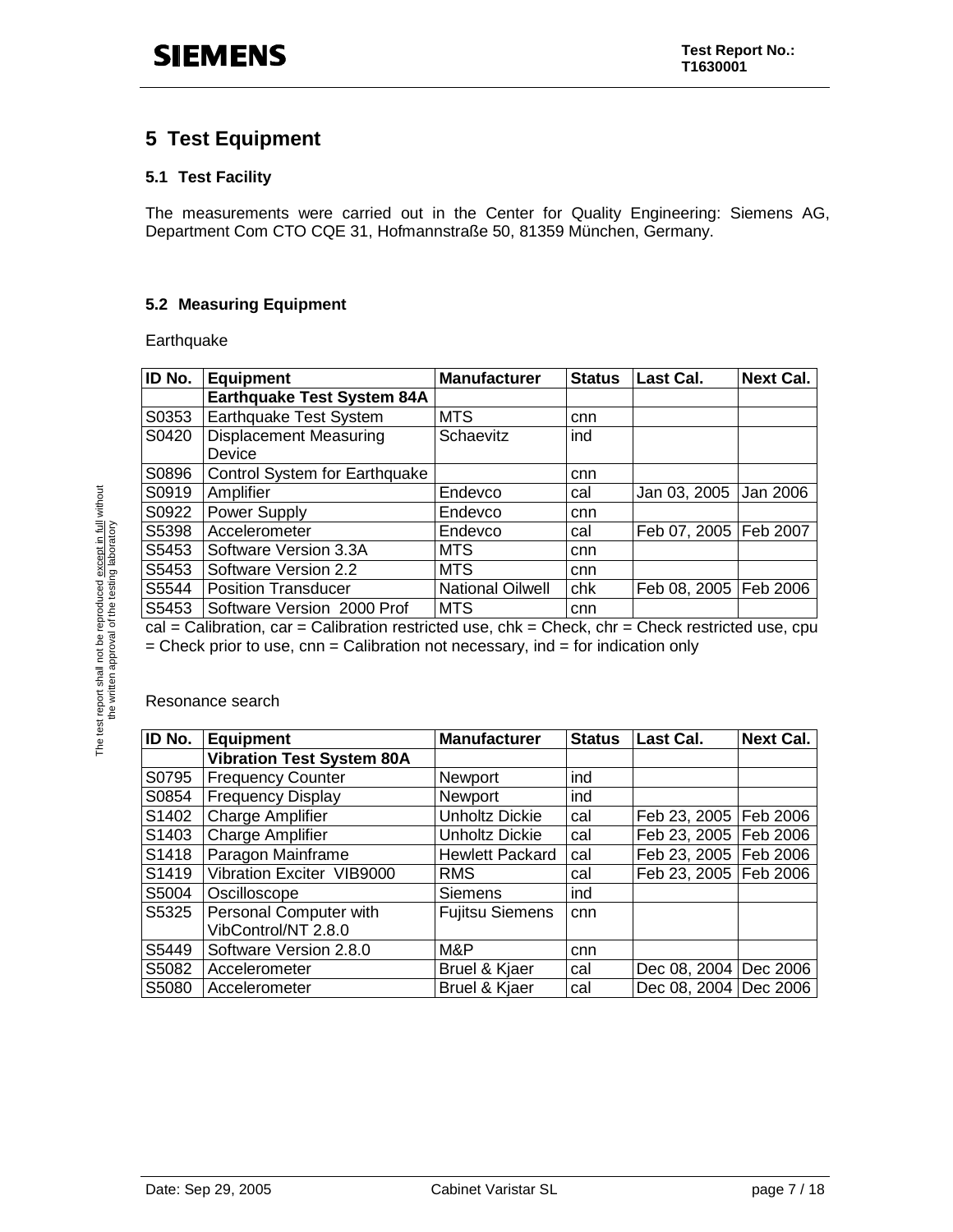# **6 Test Specifications and Results**

The test results in the report refer exclusively to the test object described in section 4 and the test period in section 3.3.

### **6.1 Earthquake (indoor)**

ETSI EN 300 019-2-3 [2]; Stationary use at weather protected locations Vibration Response Investigation (clause 4.1) and Earthquake Test (clause 4.2)

#### 6.1.1 Vibration Response Investigation

| Parameter           | Severity            | Method                                         |
|---------------------|---------------------|------------------------------------------------|
| Frequency range     | 1 to 35 Hz          | IEC 60068-2-6 [3]<br><b>Test Fc: Vibration</b> |
| Vibration amplitude | $2 \text{ m/s}^2$   |                                                |
| Sweep rate          | $\leq$ 1 octave/min |                                                |

### 6.1.2 Earthquake Test

| Test       | Parameter                                                                         | Dim                      | Test severity                       | Duration | Reference   | Method                                |
|------------|-----------------------------------------------------------------------------------|--------------------------|-------------------------------------|----------|-------------|---------------------------------------|
| Earthquake | I RRS<br>Time History   Frequency Range Hz<br><b>ZPA</b><br>Axes<br>Damping ratio | m/s <sup>2</sup><br>$\%$ | Table 5<br>$1 - 35$<br>15<br>3<br>ົ | 30 sec   | IEC 68-2-57 | <b>IFf: Time</b><br>History<br>Method |

#### Table 5 Acceleration Coordinates for the RRS

| Co-ordinate Point | Frequency (Hz) | Ground Acceleration (m/s <sup>2</sup> ) |
|-------------------|----------------|-----------------------------------------|
|                   |                | 30                                      |
|                   |                | 50                                      |
|                   | 5.C            | 50                                      |
|                   | 15,0           | 15                                      |
|                   | 35.0           | 15                                      |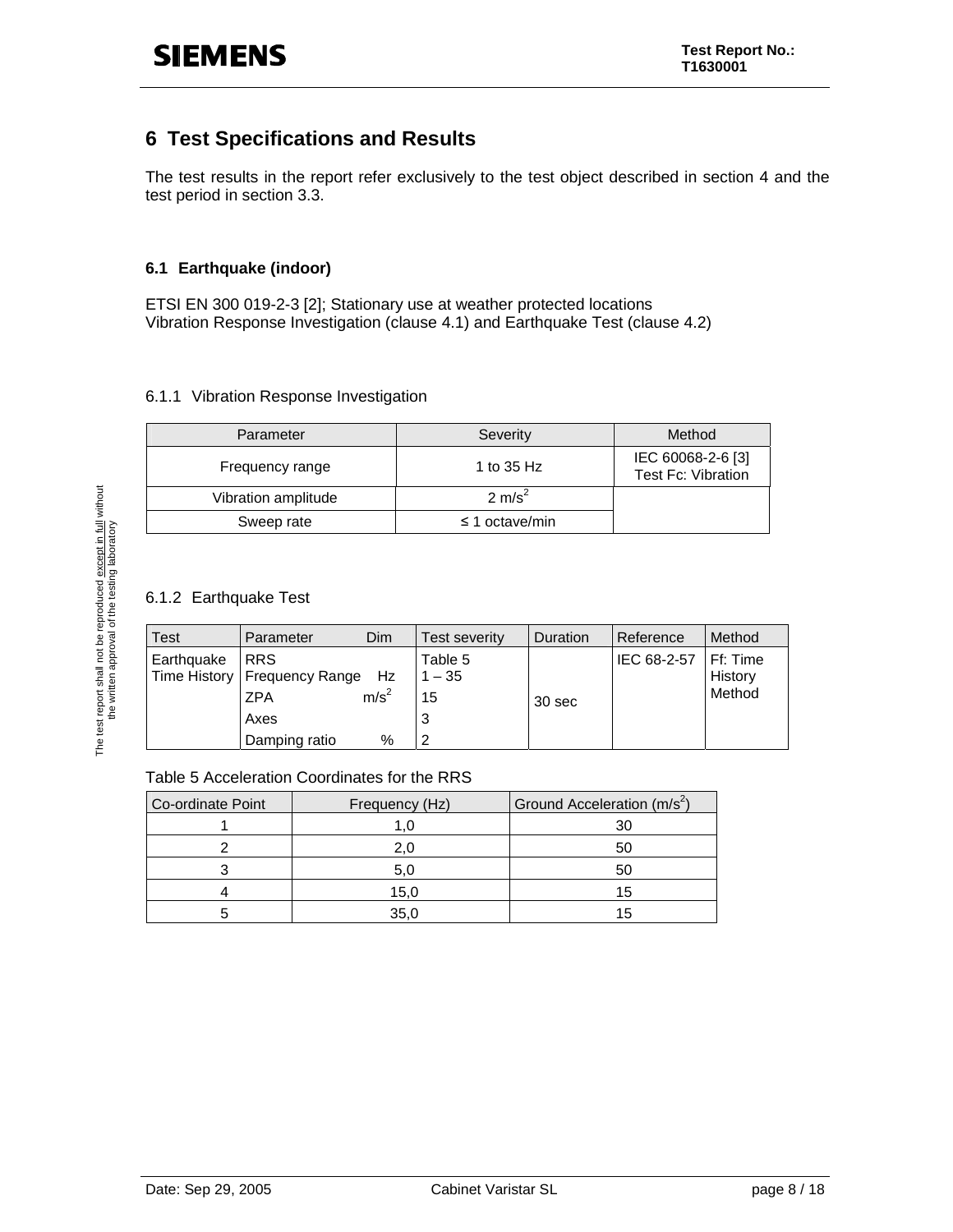### **6.2 Test Performance**

The EUT were mounted to the earthquake table in its normal use position on a aluminum plate of 40mm thickness.

The test was performed in 3 mutually perpendicular axes.

horizontal longitudinal front to back  $=$  Y-axis horizontal lateral =  $X$ -axis  $vertical = Z-axis$ 

Tests performed in normal use attitude.

#### **6.2.1 Vibration Response Investigation**

Before execution of the main earthquake tests a vibration response investigation (resonance search) was performed on the electro dynamic vibration system VIB 9000 in 3 mutually perpendicular axes with the following parameters:





Pic. 2 Mounting of EUT Z-Axis (Vibration Response Investigation)e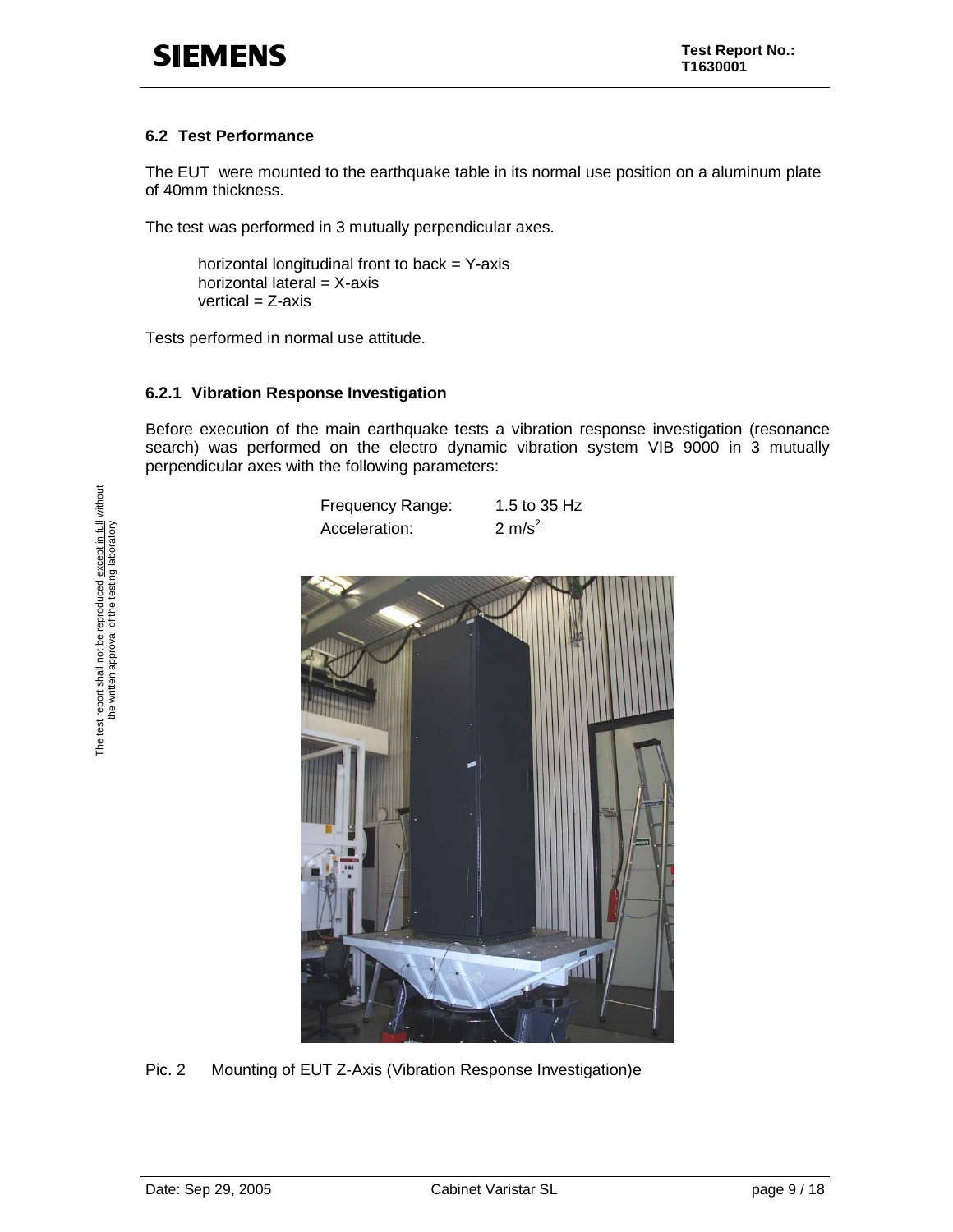

### **6.2.2 Earthquake test**

Control point in direction of excitation and recording the time history over a time of 35 sec



Pic. 5 Measuring point – earthquake table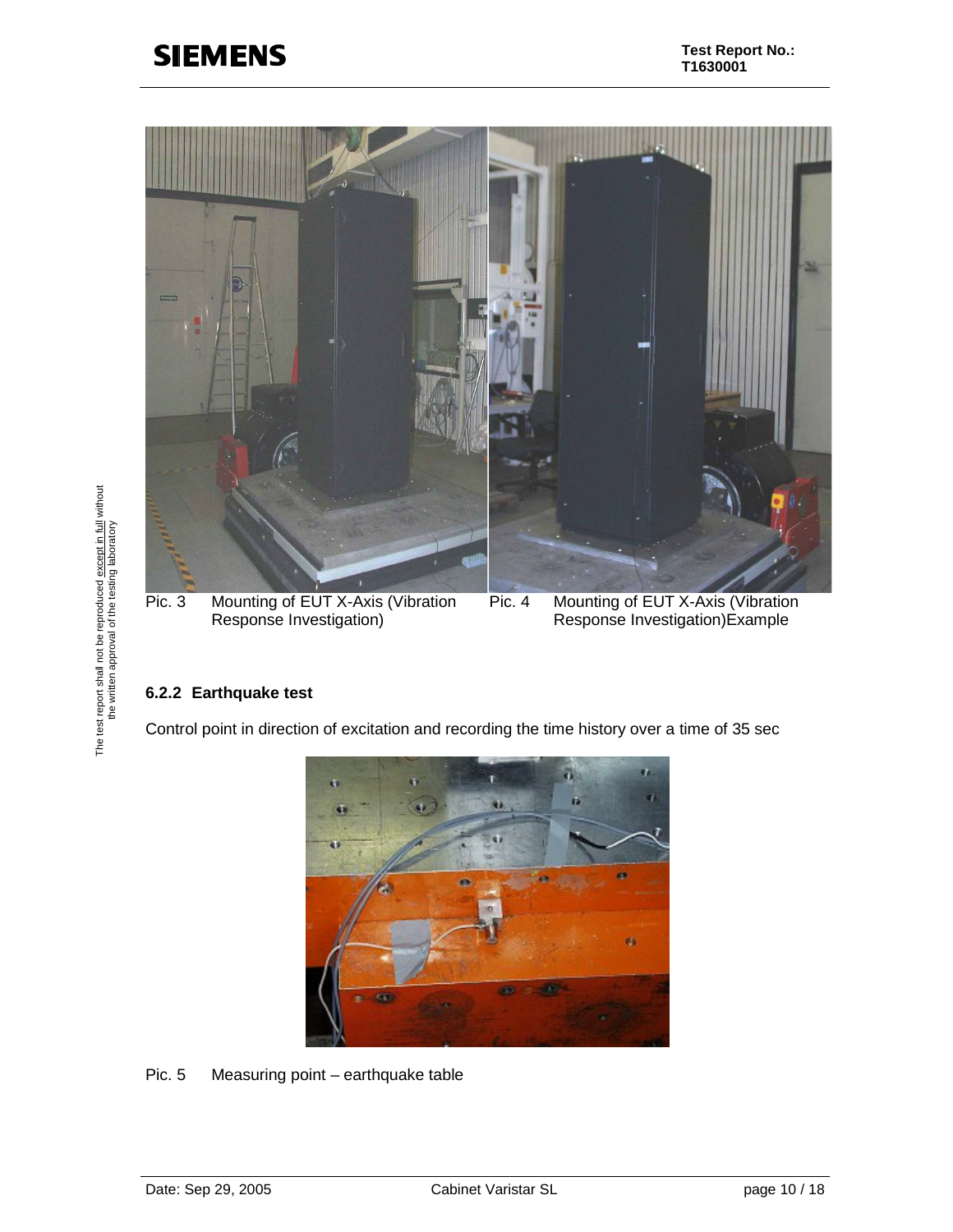At The top of the EUT a measuring equipment were mounted to destinate displacement in sensing direction.



Pic. 6 Measuring equipment LVTD for displacement



Direction of vibration

vertical



Pic. 7 EUT mounted on the earthquake table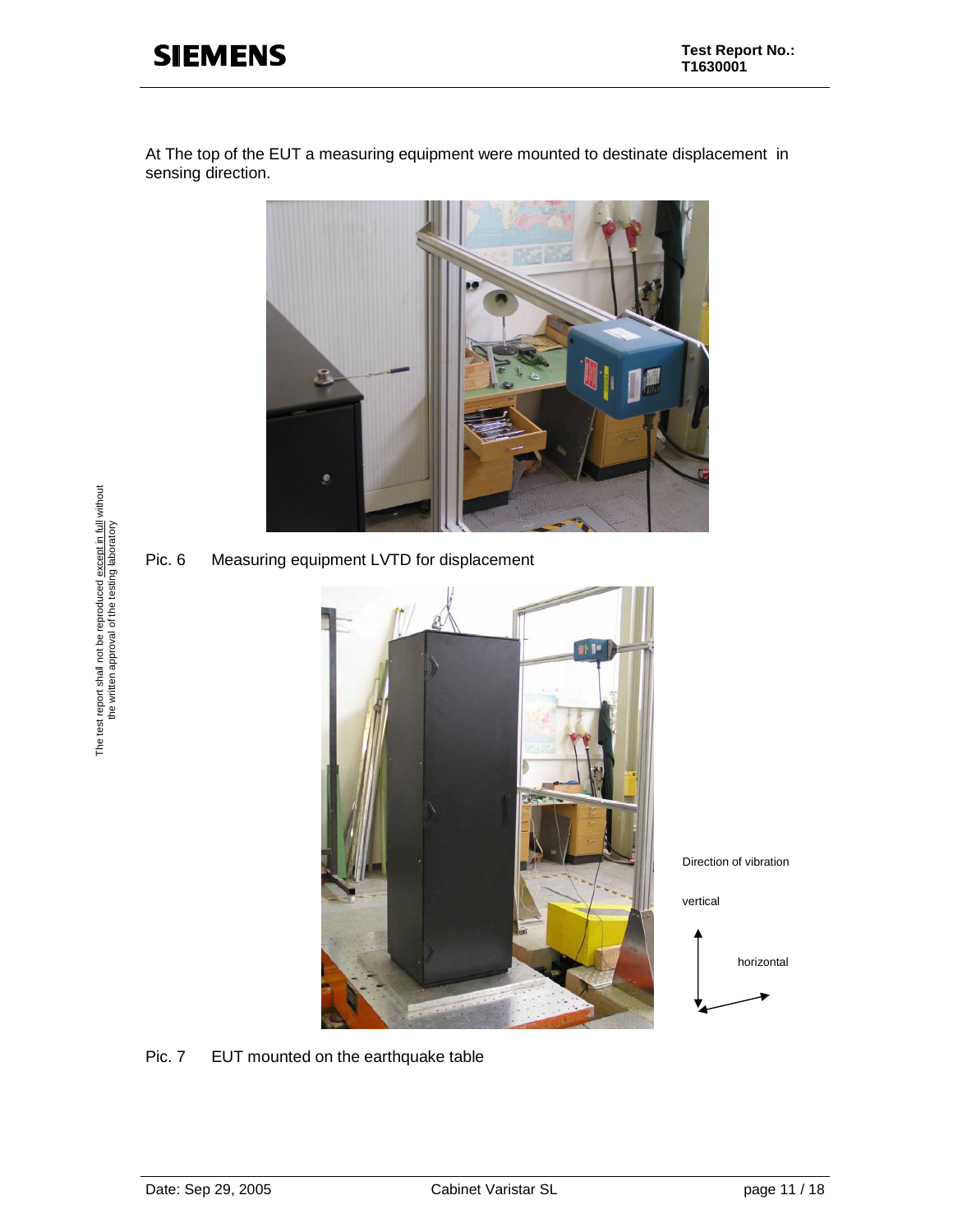#### **6.3 Test Results**

### **6.3.1 Results Vibration Response Investigation**

The measured resonance frequencies are:

#### **Table 6.1: Results - Resonance Frequencies**

| Axis | Frequency [Hz] |  |
|------|----------------|--|
|      | 4.66           |  |
|      | 6.5            |  |
|      | 36.9           |  |



Figure 6.1: Acceleration at Vibration Table (X-Axis)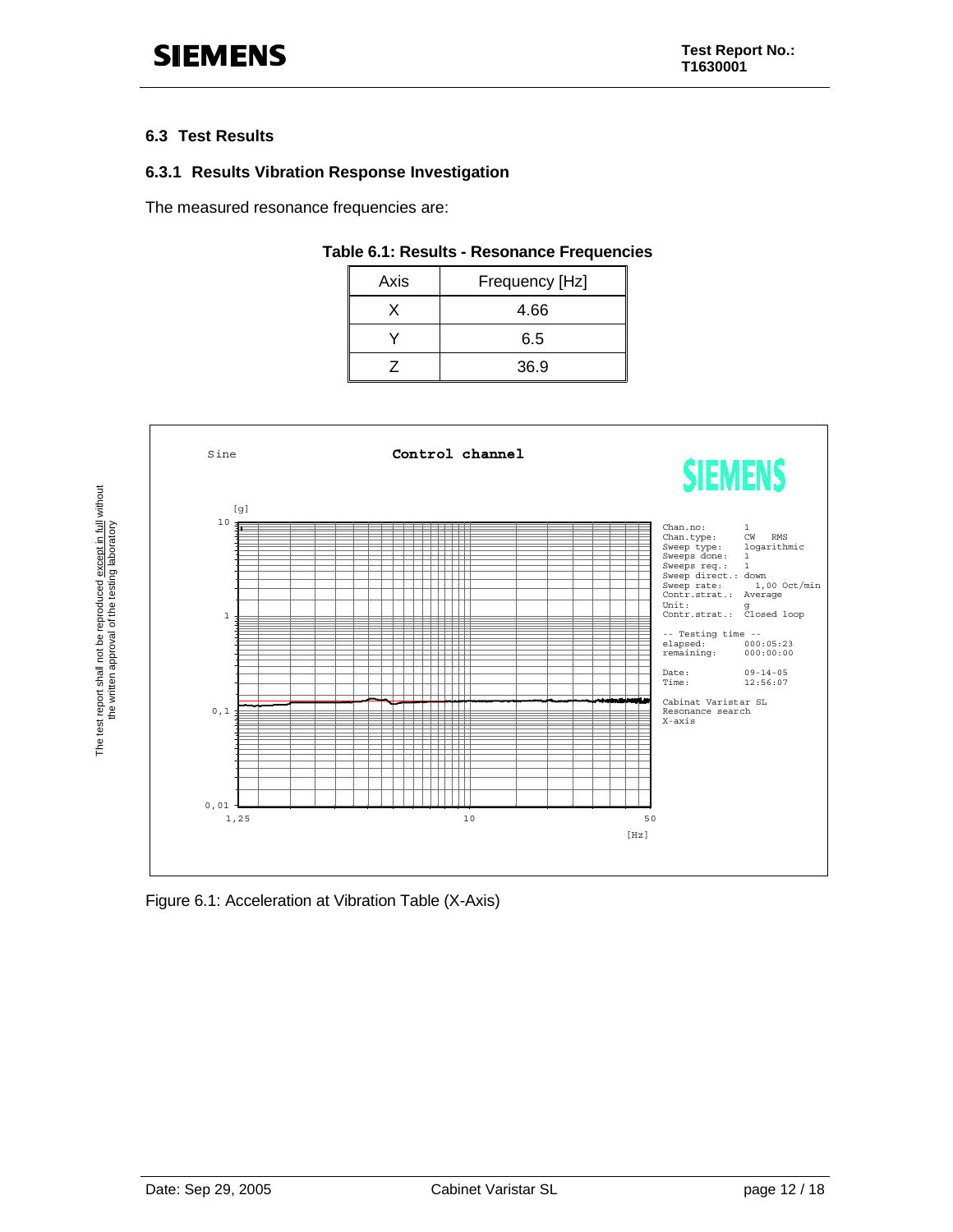



Figure 6.3: Acceleration at Vibration Table (Y-Axis)

The test report shall not be reproduced except in full without the written approval of the testing laboratory

The test report shall not be reproduced except in full without<br>the written approval of the testing laboratory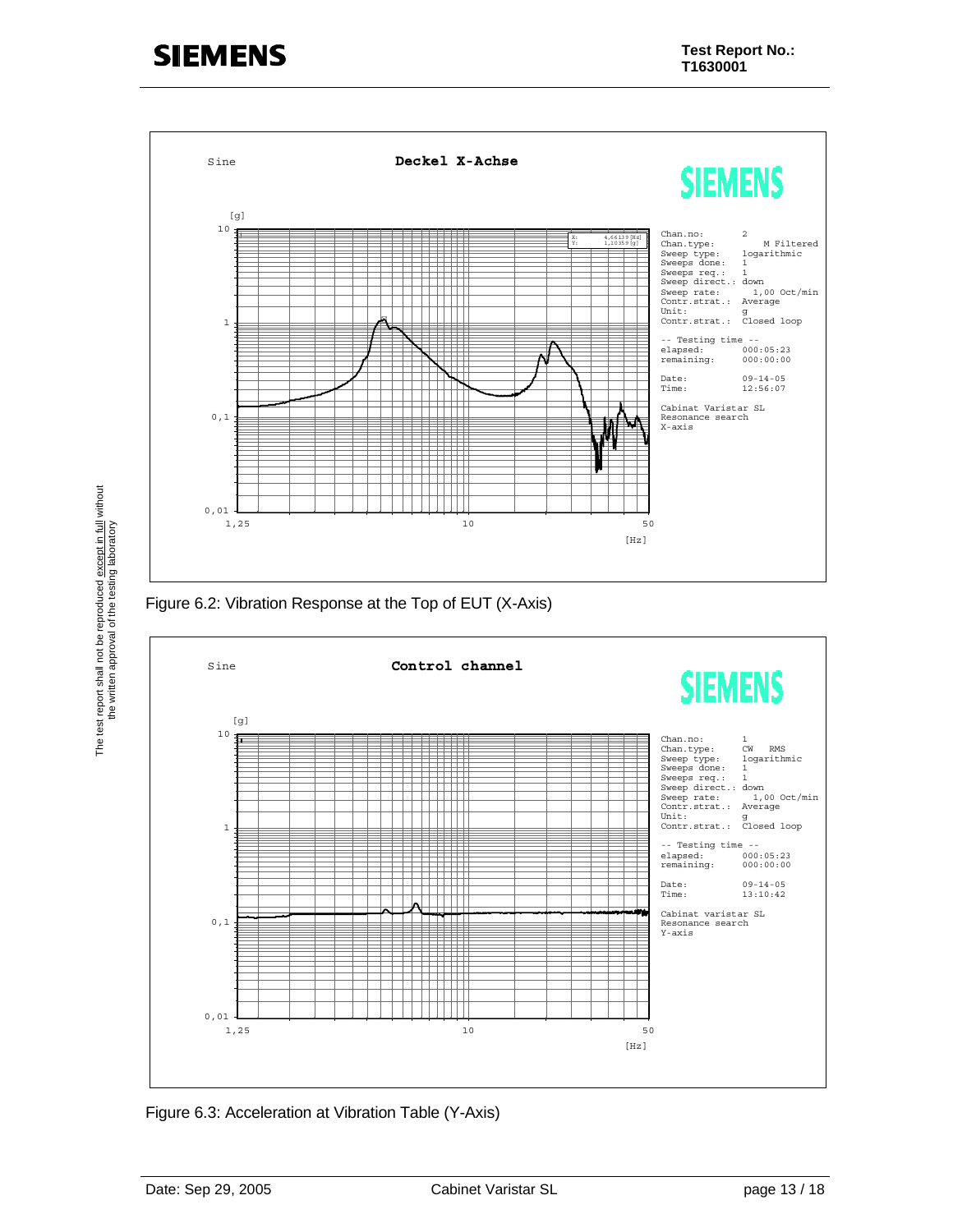

Figure 6.5: Acceleration at Vibration Table (Z-Axis)

The test report shall not be reproduced except in full without the written approval of the testing laboratory

The test report shall not be reproduced except in full without<br>the written approval of the testing laboratory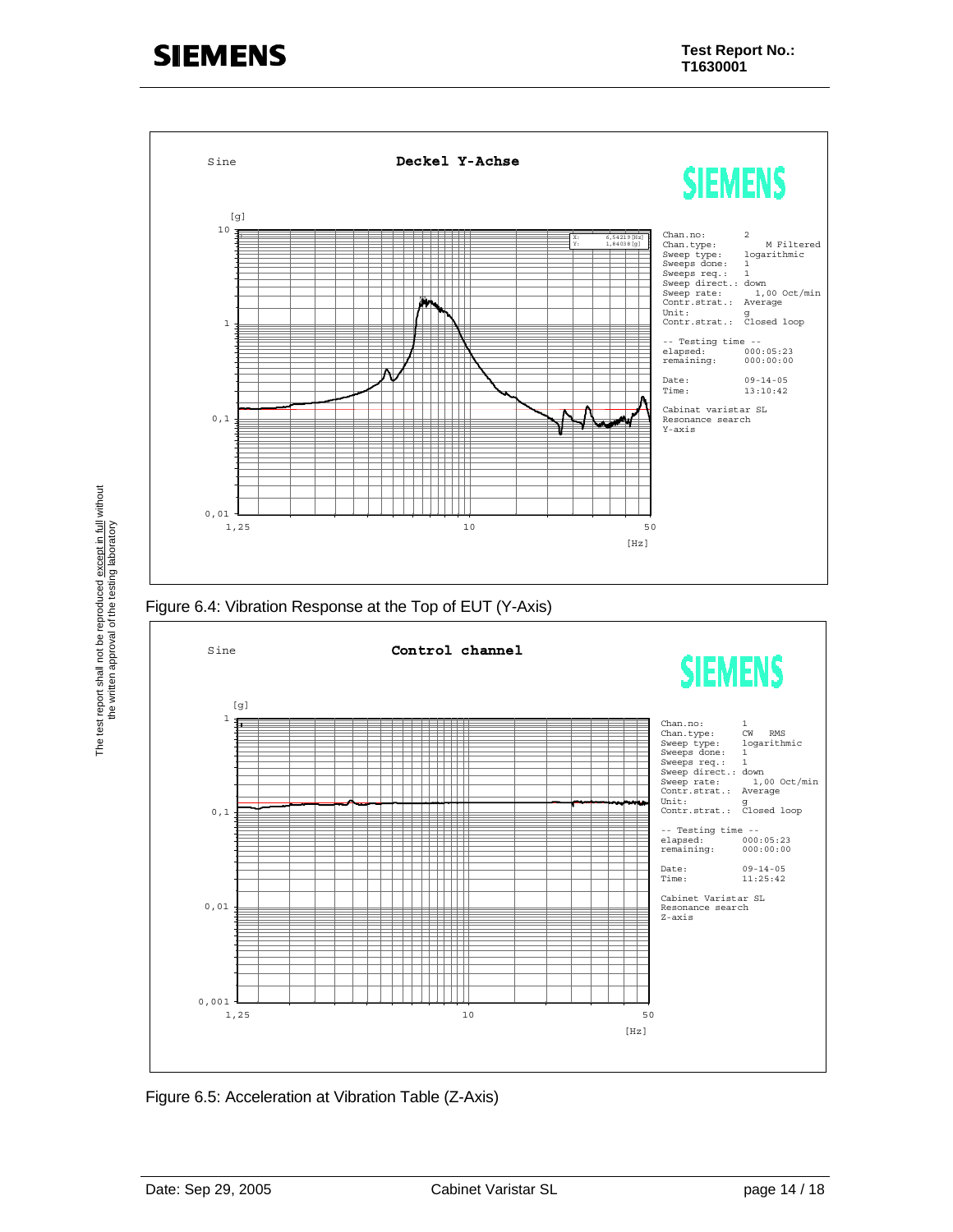

Figure 6.6: Vibration Response at the Top of EUT (Z-Axis)

### **6.3.2 Results Earthquake Test**

### **Result: No mechanical deformation of the EUT could be ascertained during and after the test.**

### **Earthquake TRS vs. RRS and Acceleration at EUT**

The shaker table's analysed acceleration, known as Test Response Spectrum (TRS, red line), must meet or exceed the Required Response Spectrum (RRS, blue line) for the Earthquake Risk Zone 4 in the range from 1.0 to 35 Hz.

The following diagrams show the recorded plots for each axis.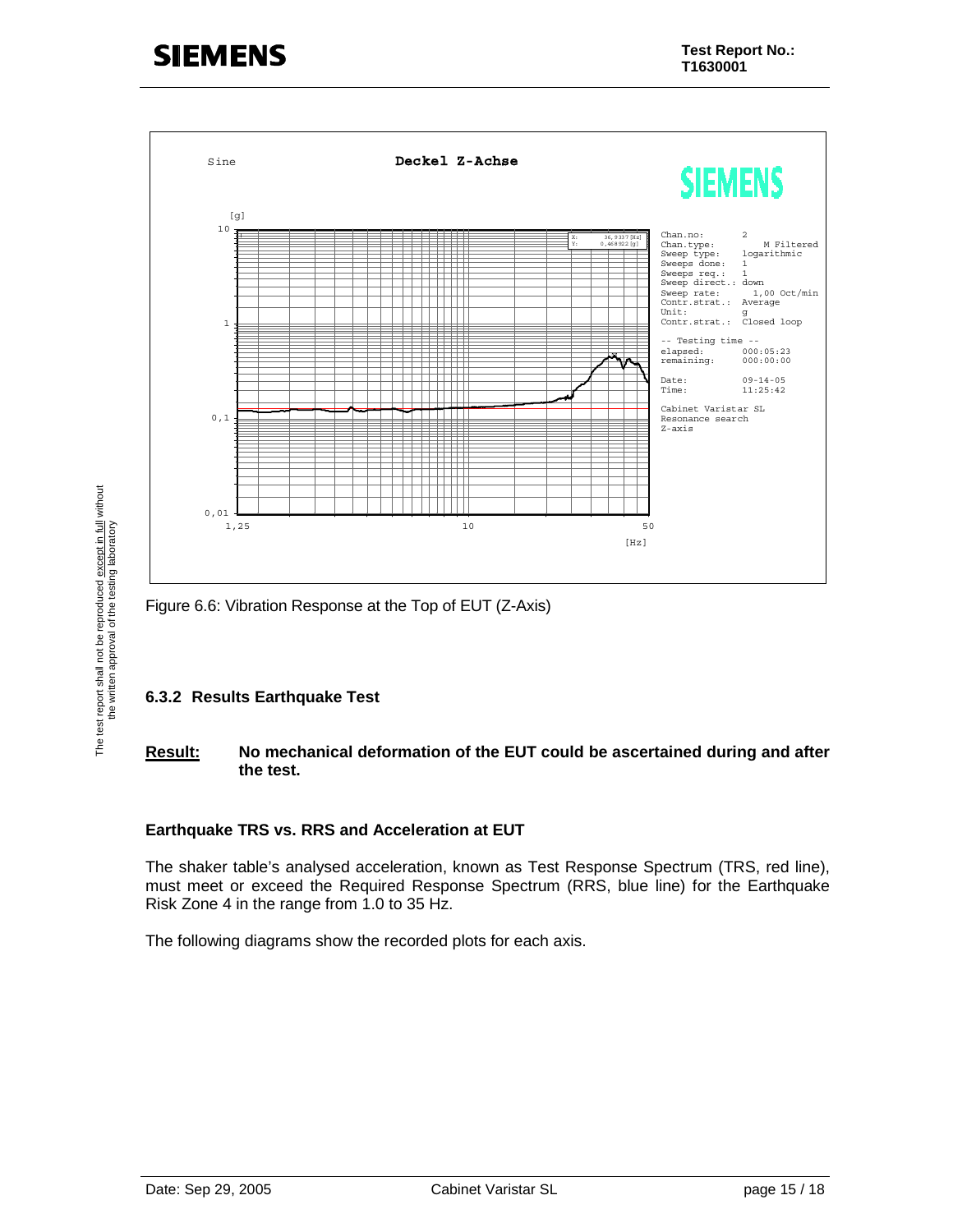### X-axis (horizontal)



Figure 6.7: Acceleration at Earthquake Table (X-Axis)



Figure 6.8: Test Response Spectrum (X-Axis)

### Y-axis (horizontal)

The test report shall not be reproduced except in full without the written approval of the testing laboratory

The test report shall not be reproduced except in full without<br>the written approval of the testing laboratory



Figure 6.9: Acceleration at Earthquake Table (Y-Axis)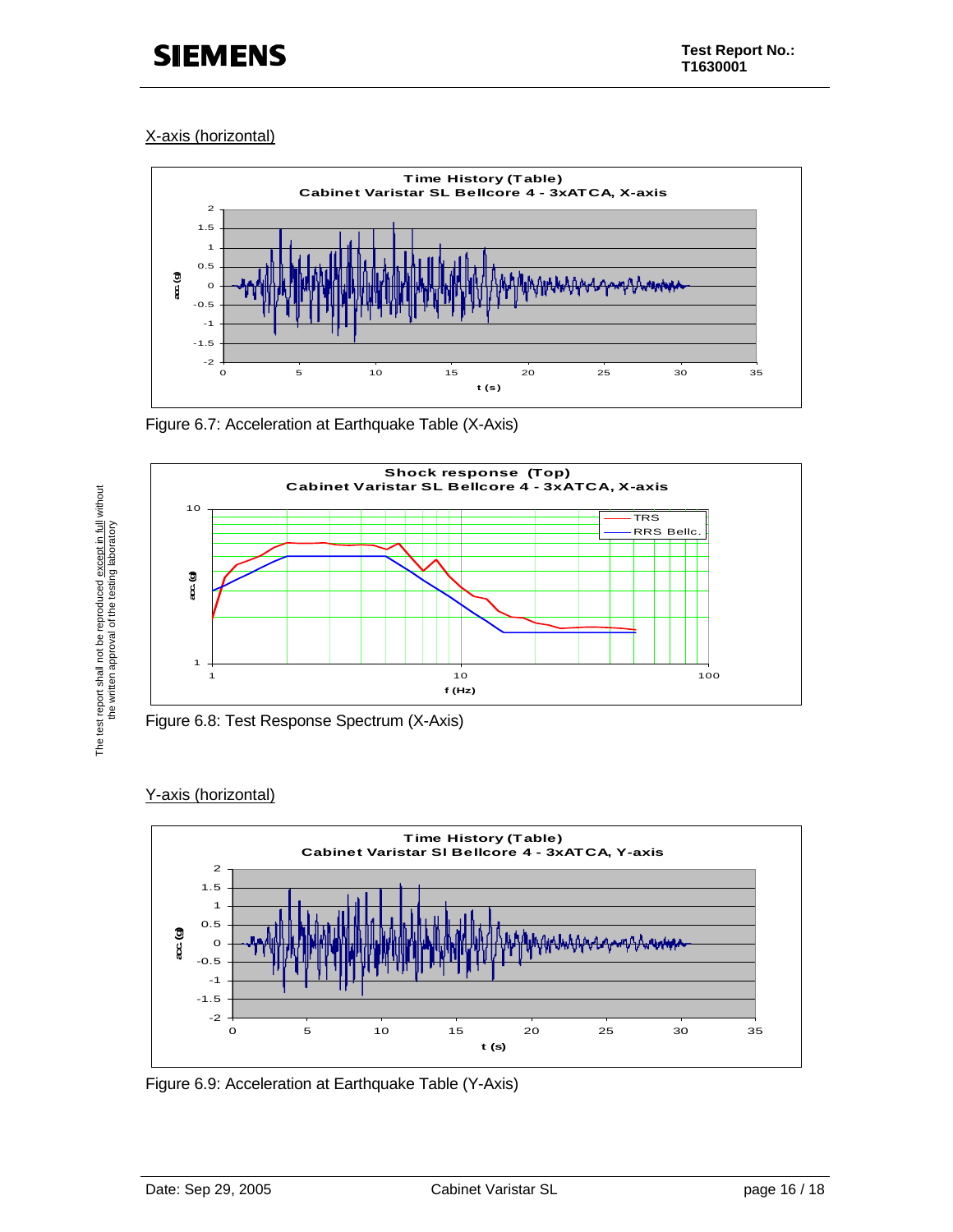

Figure 6.10: Test Response Spectrum (Y-Axis)



Z-axis (vertical)

Figure 6.11: Acceleration at Earthquake Table (Z-Axis)



Figure 6.12: Test Response Spectrum (Z-Axis)